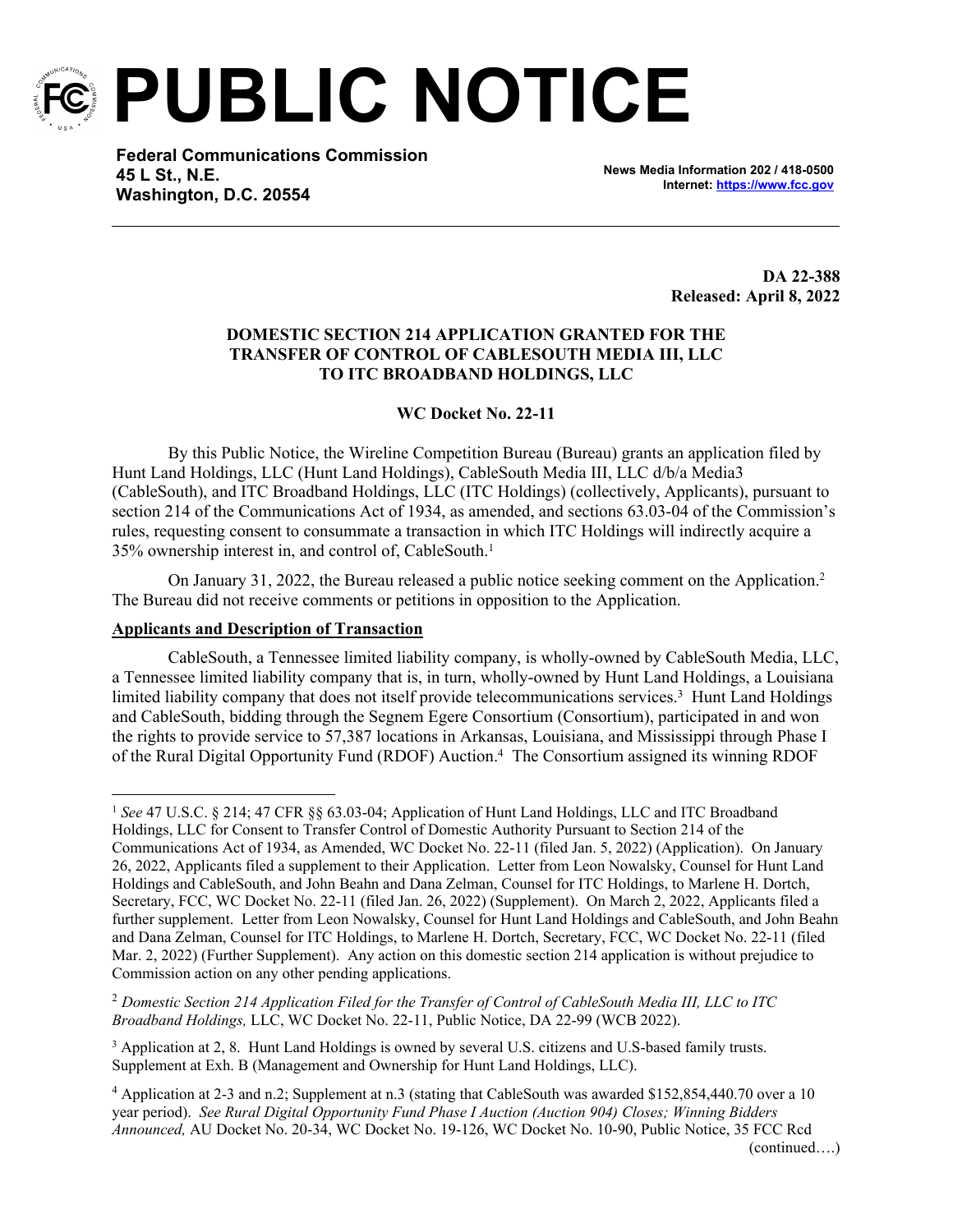bids to CableSouth.<sup>5</sup> On March 15, 2022, the Bureau authorized CableSouth to receive RDOF support.<sup>6</sup> CableSouth is designated as an eligible telecommunications carrier (ETC) in each of the jurisdictions in which it won RDOF bids.<sup>7</sup> Under the brand names, SwyftConnect and Swyft Fiber, CableSouth currently offers broadband, video, and voice services in Arkansas, Louisiana, and Mississippi.<sup>8</sup>

ITC Holdings, a Delaware limited liability company, is affiliated with incumbent local exchange carriers (LECs) and other telecommunications service providers in Colorado, Georgia, Kansas, Nebraska, and Texas.<sup>9</sup> ITC Holdings is affiliated with several incumbent LECs and other providers through its ownership of US Connect Holdings, Inc.10 These incumbent LECs receive universal service fund highcost support through the different mechanisms of cost-based support and fixed model-based support. Specifically, South Park, Rye, Dalton Telephone, Elsie, and S&A Telephone elected to receive fixed universal service support under the Alternative Connect America Cost Model (A-CAM).<sup>11</sup> Livingston and Waverly Hall Telephone did not elect to receive model-based support and receive cost-based universal service support.<sup>12</sup>

Following consummation of the proposed transaction, Applicants state that the following U.S. based investment entities will own a 10% or greater equity interest in ITC Holdings: HF Direct Investments Pool LLC (14.5%); 4612-Broadband Holdco, LP (14.5%); ITC Broadband Investments (QP),

7 Application at 2-3 (citing Arkansas Public Service Commission, Docket No. 21-037-U, Order No. 3 (May 25, 2021); Order, Louisiana Public Service Commission Docket No. S-35904 (May 25, 2021); Order, Mississippi Public Service Commission, Docket 21-UA-39 (May 17, 2021)); Supplement at 2.

<sup>8</sup> Application at 2; Supplement at 1. Applicants state that CableSouth is not affiliated with any ETCs through its existing ownership. Supplement at n.2.

9 Application at 2-3; Supplement at n.2. On December 15, 2021, the Bureau granted the domestic section 214 application of ITC Broadband Operating, LLC, wholly-owned by ITC Holdings, to acquire control of Aspire Networks 1, LLC, a competitive LEC and RDOF recipient in Michigan. *Domestic Section 214 Application Granted for the Transfer of Control of Aspire Networks 1, LLC to ITC Broadband Operating, LLC*, WC Docket No. 21-415, Public Notice 21-1574 (WCB 2021) (*Aspire/ITC Public Notice*). ITC Broadband Operating, LLC consummated that transaction on December 21, 2021. Notice of Consummation, WC Docket No. 21-415 (filed Jan. 4, 2022).

<sup>10</sup> *Notice of Domestic Section 214 Authorizations Granted*, WC Docket Nos. 21-229 and 21-262, Public Notice, DA 21-903 (WCB 2021); Notice of Consummation, WC Docket No. 21-229 (filed Nov. 15, 2021). The US Connect Holdings, Inc. operating licensees are: (1) The Livingston Telephone Company (Livingston); (2) Telecom Supply, Inc. (Telecom Supply); (3) Waverly Hall Communications, Inc. (Waverly Hall Comm); (4) Waverly Hall Telephone LLC (Waverly Hall Telephone); (5) S&A Telephone Company, Inc. (S&A Telephone); (6) S&A Communications, Inc. (S&A Communications); (7) South Park LLC d/b/a South Park Telephone Company (South Park); (8) The Rye Telephone Company (Rye); (9) CableCo, LLC (CableCo); (10) Dalton Telephone Company, Inc. (Dalton Telephone); (11) Dalton Communications, Inc. (DTI); (12) Elsie Communications, Inc. (Elsie). Joint Application of USConnect Holdings, Inc. and ITC Broadband Holdings, LLC, WC Docket No. 21-229, at 1-2 (filed May 21, 2021).

<sup>11</sup> Universal Service Administrative Co., Tools, "ACAM, ACAM II and CAF BLS Buildout Requirements," <https://www.usac.org/high-cost/resources/tools/>.

<sup>12</sup> Universal Service Administrative Co., Tools, "ACAM, ACAM II and CAF BLS Buildout Requirements," <https://www.usac.org/high-cost/resources/tools/>. Livingston receives cost-based support as an average schedule company. *Id*.

<sup>13888,</sup> Attach. A (Winning Bidder Summary) (2020); *Rural Digital Opportunity Fund Support for 7,608 Winning Bids Ready to be Authorized*, *Bid Defaults Announced*, AU Docket No. 20-34, WC Docket Nos. 19-126, 10-90, Public Notice, DA 21-1582, Attach. A (Ready to Authorize Long-Form Applicants and Winning Bids) (WCB 2021).

<sup>5</sup> Application at 2.

<sup>6</sup> *Rural Digital Opportunity Fund Support Authorized for 5,657 Winning Bids*, AU Docket No. 20-34, WC Docket Nos. 19-126, 10-90, Public Notice, DA 22-280, Attach. A (Authorized Long-Form Applicants and Winning Bids) (WCB 2022) (RDOF Authorization Public Notice). Applicants state that authorization of RDOF support is a condition to closing the proposed transaction. Application at 4, 10.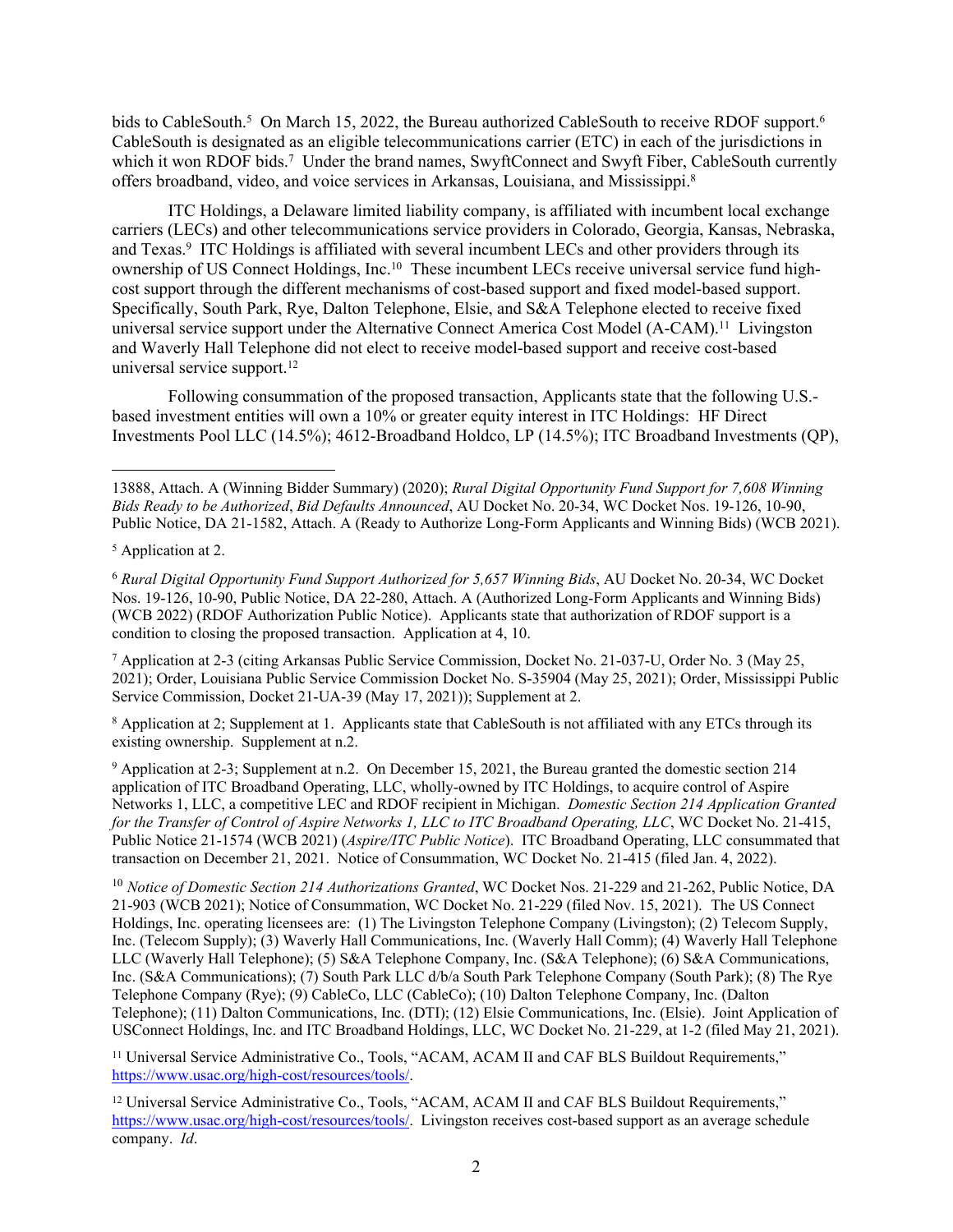LLC (17.8%); Kinetic-ITC Broadband Investments, LLC (13.9%); Atlantic Engineering Group, Inc. (16.2%); and ITC Broadband Management, LP (15%).<sup>13</sup> Applicants state that no other entity or individual will hold directly or indirectly a 10% or greater interest in ITC Holdings.<sup>14</sup>

Pursuant to the terms of the proposed transaction, which Applicants state will occur through a series of steps, ITC Holdings will indirectly acquire approximately 35% of the voting and equity interests in CableSouth from Hunt Land Holdings, along with certain shareholder rights.<sup>15</sup> Post-consummation, ITC Holdings will "have the right to designate a minority of the members of the board of CableSouth's parent company and an observer seat, as well as have the right to select two of the six planned managers for the board of CableSouth's parent company going forward. The managers designated by ITC Holdings can be removed or replaced only by ITC Holdings or its designees. ITC Holdings (or its appointed managers) will also acquire a veto right over a variety of business activities, including, but not limited to: (i) effectuating a sale of the company, pledging all or substantially all assets of any CableSouth entity, filing for bankruptcy or liquidation, or merging or consolidating with any other person; (ii) amending any operative governance documents of the company; (iii) approving an annual budget; and (iv) establishing compensation levels for and removal of officers."<sup>16</sup> Applicants acknowledge that these rights, coupled with a 35% indirect ownership stake, would provide ITC Holdings with a *de facto* controlling interest in CableSouth.<sup>17</sup> Upon consummation, the existing beneficial owners of CableSouth will continue to indirectly hold a 65% interest in CableSouth.<sup>18</sup>

Applicants assert that a grant of the Application would serve the public interest, convenience, and necessity.<sup>19</sup> They certify that the proposed transaction would not result in any alteration to CableSouth's RDOF network buildout plans,<sup>20</sup> that they will adhere to all Commission requirements associated with RDOF funding,<sup>21</sup> and that "following the construction of its RDOF network, CableSouth will provide gigabit broadband and VoIP service to end-user customers in Arkansas, Louisiana, and Mississippi."<sup>22</sup> They assert that ITC Holdings has significant industry and financial expertise in managing and investing in fiber networks and that "by leveraging this expertise and its extensive financial resources, ITC Holdings will better enable CableSouth to address technical and engineering matters and optimize buildout of its RDOF-supported network, whether in Arkansas, Louisiana, or Mississippi."<sup>23</sup> They state that the proposed transaction would be transparent to prospective customers and to CableSouth's existing customers, who would continue to receive service pursuant to existing terms and conditions.<sup>24</sup>

<sup>23</sup> Supplement at 1.

<sup>13</sup> Application at 6-8; Supplement at 2-3 and Exh. C (Pre- and Post-Transaction Ownership Charts). All individual members and majority owners of ITC Holdings, who are identified in the Supplement, are U.S. citizens. Supplement at 2-3 and Exh. A (Senior Management Team of ITC Broadband Holdings, LLC)..

<sup>&</sup>lt;sup>14</sup> Application at 8.

<sup>15</sup> *Id*. at 3-4.

<sup>16</sup> Supplement at 2.

<sup>17</sup> Application at n.7; Supplement at 2.

<sup>18</sup> Application at 4; Supplement at 2.

<sup>19</sup> Application at 9-11; Supplement at 3.

<sup>20</sup> Application at 10; Supplement at 2.

<sup>21</sup> Application at 10.

<sup>22</sup> *Id.* at 8.

<sup>&</sup>lt;sup>24</sup> Application at 5, 11.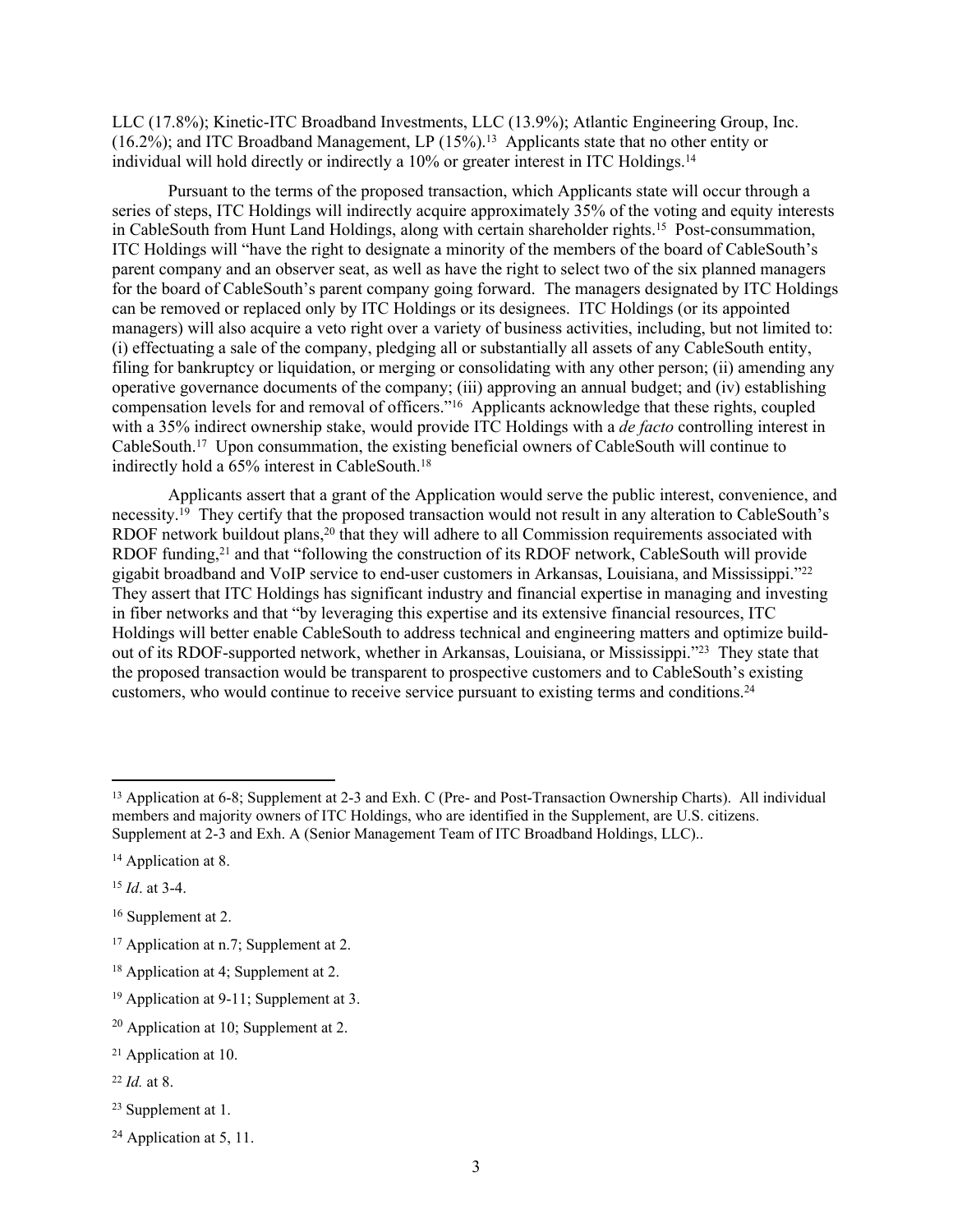#### **Discussion**

We find, upon consideration of the record, that grant of the Application will serve the public interest, convenience, and necessity.<sup>25</sup> To make this determination under Commission precedent, we consider whether the proposed transaction could result in public interest harms by substantially frustrating or impairing the objectives or implementation of the Act or related statutes.<sup>26</sup> We then employ a balancing test weighing any potential public interest harms of the proposed transaction against any potential public interest benefits.<sup>27</sup> The Applicants bear the burden of proving, by a preponderance of the evidence, that the proposed transaction, on balance, serves the public interest.<sup>28</sup>

We find that there are no potential public interest harms identified in the record. First, the proposed transaction likely will not adversely affect or eliminate competition as ITC Holdings' affiliates do not operate in the areas in which CableSouth provides service.<sup>29</sup> Further, Applicants state that the proposed transaction will be transparent to the customers of the Applicants, who will continue to be served pursuant to each Applicant's existing operations and existing terms and conditions, and therefore, we expect no harm to existing customers to result from the transaction.<sup>30</sup>

Second, Applicants certify that they will meet all relevant RDOF support obligations,<sup>31</sup> and we expect that the proposed transaction will not negatively impact these obligations. CableSouth and ITC Holdings, which will both hold ownership interests post-transaction, assert that they will "work together to build out CableSouth's new RDOF-supported network in Arkansas, Louisiana, and Mississippi, over which they will provide gigabit broadband service to residential customers."<sup>32</sup> Indeed, Applicants have confirmed that "the transaction will not result in any alternation to the buildout plans" that CableSouth

<sup>27</sup> *See Verizon-TracFone Order* at para. 21 (citing *Applications of AT&T Inc. and DIRECTV for Consent to Assign or Transfer Control of Licenses and Authorizations*, MB Docket No. 14-90, Memorandum Opinion and Order, 30 FCC Rcd 9131, 9140, para. 18 (2015) (*AT&T-DIRECTV Order*) (further internal citations omitted).

<sup>28</sup> *See Verizon-TracFone Order* at para. 21 (citing *AT&T-DIRECTV Order*, 30 FCC Rcd at 9140, para. 18; *Adelphia-TWC Order*, 21 FCC Rcd at 8217, para. 23; *Application of EchoStar Communications Corp., General Motors Corp., and Hughes Electronics Corp., Transferors, and EchoStar Communications Corp., Transferee*, CS Docket No. 01- 348, Hearing Designation Order, 17 FCC Rcd 20559, 20574, para. 25 (2002) (*EchoStar-DIRECTV HDO*) (further internal citations omitted).

<sup>29</sup> Application at 11.

<sup>30</sup> *Id.* at 5, 11.

<sup>32</sup> *Id*. at 4-5.

<sup>25</sup> 47 U.S.C. § 214(a); 47 C.F.R. § 63.03; *Telecommunications Carriers Eligible for Universal Service Support*, WC Docket No. 09-197, *Connect America Fund*, WC Docket No. 10-90, Order, 36 FCC Rcd 9384, para. 30 (WCB 2021) ) (requiring ETCs to receive approval from the Commission prior to undertaking a transfer of control or assets).

<sup>26</sup> *See, e.g.*, *Application of Verizon Communications Inc. and América Móvil S.A.B. de C.V for Consent to Transfer Control of International Section 214 Authorization*, GN Docket No. 21-112; IBFS File No. ITC-T/C-20200930- 00173, Memorandum Opinion and Order, FCC 21-121, at para. 21 (rel. Nov. 22, 2021) (*Verizon-TracFone Order*) (citing *China Mobile International (USA) Inc., Application for Global Facilities-Based and Global Resale International Telecommunications Authority Pursuant to Section 214 of the Communications Act of 1934, as Amended*, Memorandum Opinion and Order, 34 FCC Rcd 3361, 3366, para. 9 (2019); *Applications for Consent to the Assignment and/or Transfer of Control of Licenses, Adelphia Communications Corporation (and subsidiaries, debtors-in-possession), Assignors, to Time Warner Cable Inc. (subsidiaries), Assignees; Adelphia Communications Corporation, (and subsidiaries, debtors-in-possession), Assignors and Transferors et al*., MB Docket No. 05-192, Memorandum Opinion and Order, 21 FCC Rcd 8203, 8219-21, paras. 27-28 (2006) (*Adelphia-TWC Order*)).

<sup>&</sup>lt;sup>31</sup> Supplement at Attachs. (Certification of Robert Mills, Chief Financial Officer, ITC Holdings; Certification of Robert Leithman, Manager, Hunt Land Holdings).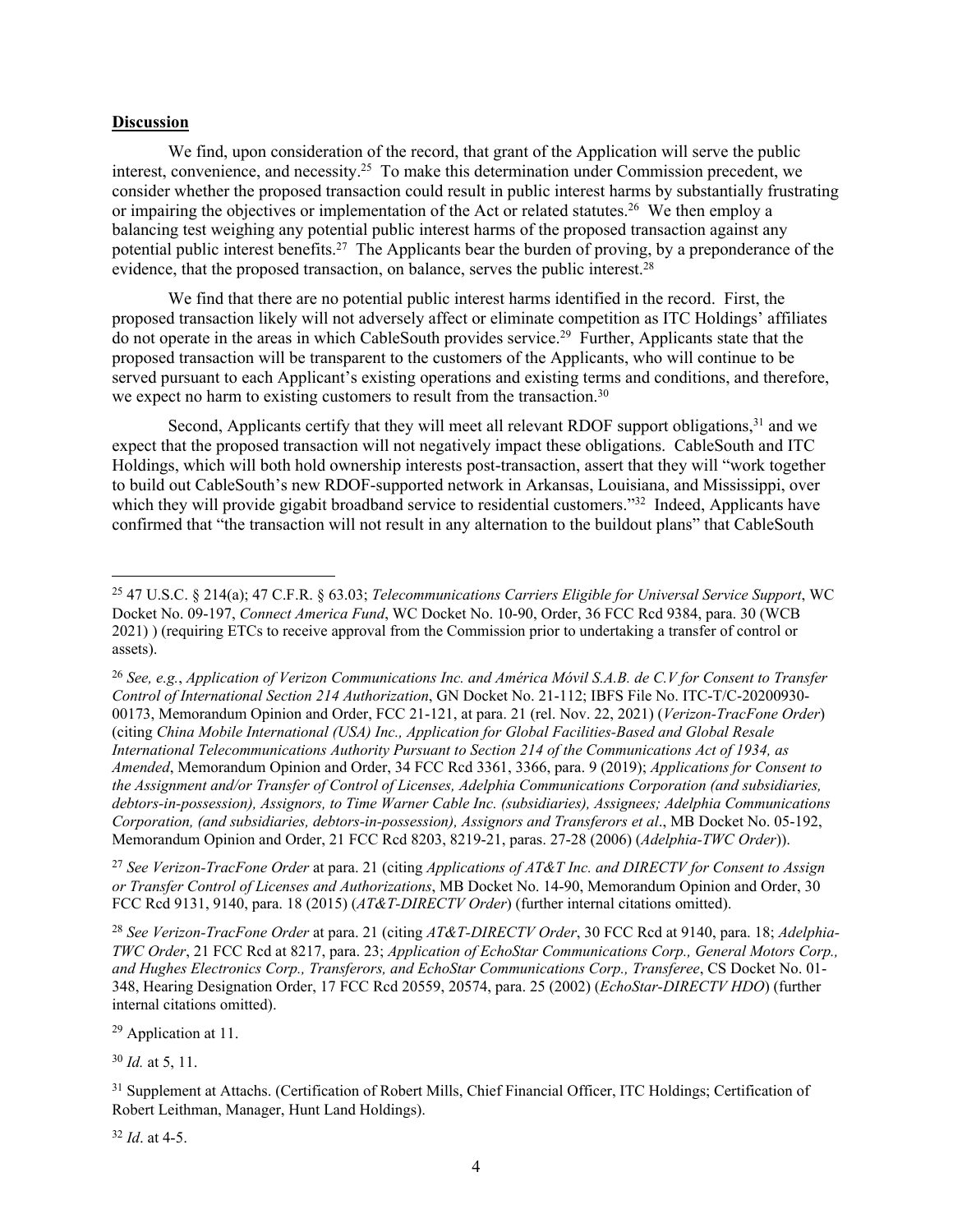submitted to the Commission to qualify for RDOF funding.<sup>33</sup> Moreover, CableSouth remains financially, managerially, and technically obligated to meet all public interest and performance obligations associated with the receipt of RDOF funding in accordance with the Commission's pre-transaction approval of its qualifications. Applicants have attested that, following consummation of the proposed transaction, CableSouth will continue to have the necessary managerial and operational expertise to meet these RDOF commitments.<sup>34</sup> They further state that ITC Holdings will provide equity financing for CableSouth, which is in addition to the amount that Hunt Land Holdings contemplated investing in connection with the RDOF funding.<sup>35</sup> We expect that this additional funding, together with certain debt financing contemplated by a credit agreement that Applicants described in the record, will not compromise CableSouth's support obligations and should place it in a strong position to meet its obligations. In addition, CableSouth will be subject to ongoing oversight and must comply with annual RDOF reporting and certification requirements.<sup>36</sup>

We next consider whether the proposed transaction is likely to generate verifiable, transactionspecific public interest benefits.<sup>37</sup> Applicants must provide evidence of a claimed benefit to allow the Commission to verify its likelihood and magnitude.<sup>38</sup> Where potential harms appear unlikely, as is the case with the Application before us here, the Commission accepts a lesser degree of magnitude and likelihood than when harms are present.<sup>39</sup>

Applicants state that following construction of the RDOF network, CableSouth will provide gigabit broadband service and VoIP service to end user customers and anticipate that "the additional financial resources from ITC Holdings, as well as its managerial and technical expertise in building out broadband networks, will put CableSouth in an optimal position to accelerate its network deployment and provide high quality broadband service to customers in Arkansas, Louisiana, and Mississippi in the near term, as well as fulfill its RDOF public interest obligations in the long term."<sup>40</sup> The Commission has specified that ensuring consumers receive new or additional services is an important public interest factor<sup>41</sup> and accelerating private sector deployment of advanced services is one of the aims of the Act.<sup>42</sup> Based on the record of this proceeding, we find it likely that the proposed transaction would result in some public interest benefits, including an investment of capital from ITC Holdings that is in addition to CableSouth's own investment.<sup>43</sup> This could accelerate broadband deployment so that CableSouth can

<sup>39</sup> *See id*.

<sup>40</sup> Application at 8, 10.

<sup>41</sup> *See, e.g.*, *AT&T-DIRECTV Order*, 30 FCC Rcd at 9140, para. 19.

<sup>42</sup> *See Verizon-TracFone Order* at para. 22 (citing 47 U.S.C. §§ 254, 332(c)(7), 1302; Telecommunications Act of 1996, Preamble, Pub. L. No. 104-104, 110 Stat. 56 (1996) (one purpose of the Act is to "accelerate rapidly private sector deployment of advanced telecommunications and information technologies and services")).

<sup>43</sup> Applicants state that ITC Holdings has made a \$50 million additional funding commitment to CableSouth. Further Supplement at 1. They state that they are "developing a strategy for accelerating network deployment but no timeline has been established." Supplement at 1.

<sup>&</sup>lt;sup>33</sup> Application at 10: Supplement at 2.

<sup>&</sup>lt;sup>34</sup> Supplement at 2 and Exh. A (confirming that the existing owners of Hunt Land Holdings will remain majority beneficial owners and that there are no plans to change that existing management, and providing information about the ITC Holdings' managers); *see also Aspire/ITC Public Notice* at 3-4 (referencing the senior management team of ITC Holdings).

<sup>35</sup> *See* Further Supplement at 1-2 and Attach. B (credit agreement).

<sup>36</sup> *See RDOF Authorization Public Notice* at 1-8.

<sup>37</sup> *See AT&T/DIRECTV Order*, 30 FCC Rcd at 9237, para. 273-74.

<sup>38</sup> *See id*. at 9237-38, paras. 275-76.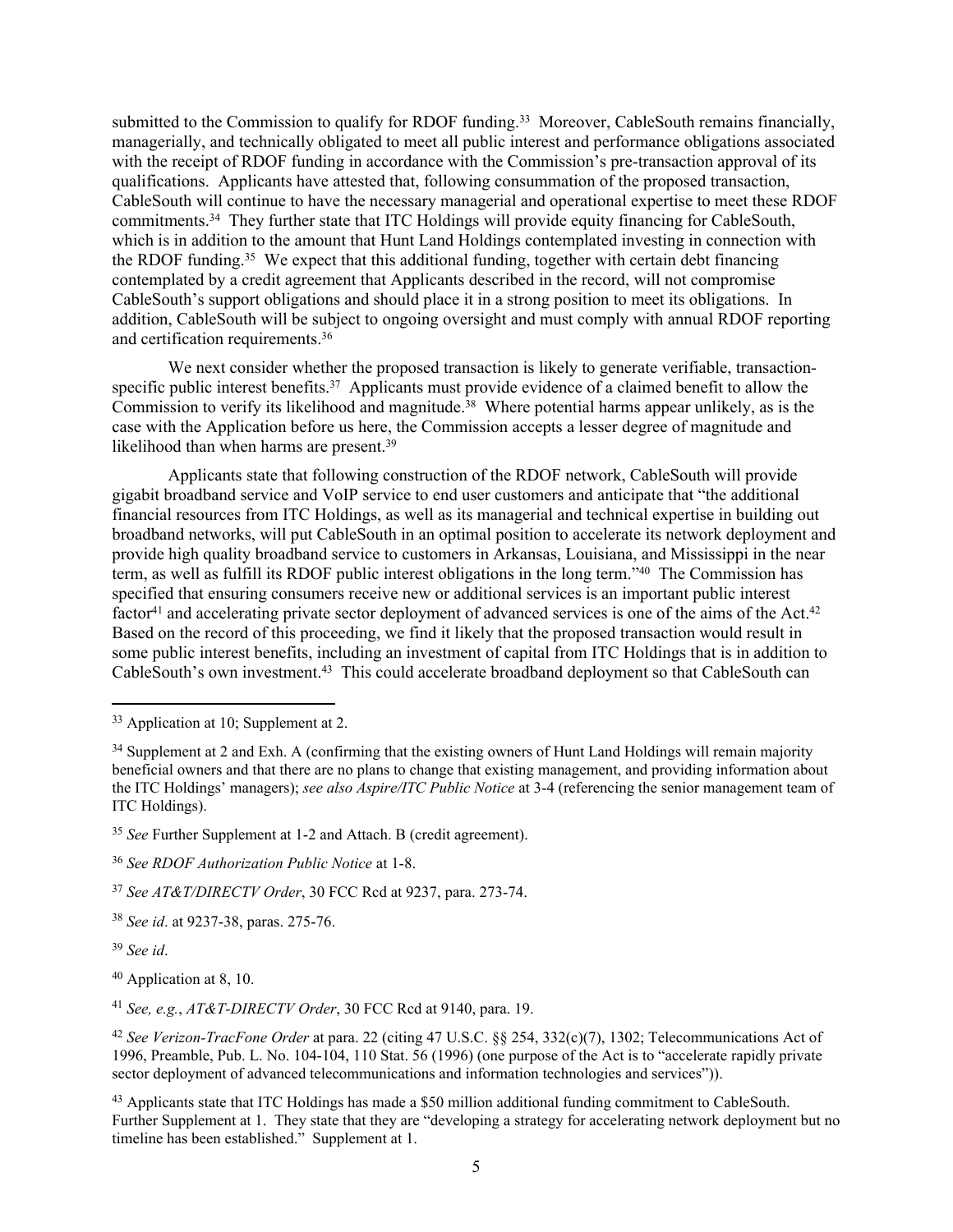expand service offerings more quickly and better compete. Absent any potential harms, and considering that the proposed transaction is likely to yield some benefits, we find, on balance, that the proposed transaction serves the public interest.

### **Grant Subject to Condition**

The Applicants request approval to consummate a transaction involving companies that receive high-cost universal service support under the different support mechanisms of fixed model-based support and cost-based support (a mixed support transaction). The Commission has found that this type of transaction could result in potential harm to its goal of ensuring that limited universal service funding is distributed efficiently and effectively.<sup>44</sup> When a company receiving a fixed level of support acquires or is acquired by a company receiving support based on its costs, the combined companies could, and in some instances might have an economic incentive to, shift certain shared or common costs from the fixed model-based support company to the cost-based support company.<sup>45</sup> If cost shifting were to occur, the combined company, post-transaction, could obtain more high cost universal service support than the two companies did as separate entities, not because of any new investment, expense, or buildout, but rather solely because of the application of accounting procedures.<sup>46</sup> Such an outcome is inconsistent with the Commission's general expectation that transactions generate efficiencies that reduce the combined company's costs.<sup>47</sup> Moreover, providing additional universal service support to a company as a result of cost shifting solely because it acquired or merged with another company is not an efficient use of limited universal service resources.<sup>48</sup>

In the *Hargray/ComSouth Order*, in which the Commission approved a mixed support transaction, it sought to prevent cost shifting and to protect the finite resources of the high-cost universal service fund by imposing a limited condition that capped high-cost universal service support based on the operating expenses of the entity receiving cost-based support.<sup>49</sup> The Commission also directed the Bureau to impose the same limited condition on future transactions between parties receiving different types of high-cost universal service support.<sup>50</sup>

Because ITC Holdings' affiliates, Waverly Hall Telephone and Livingston, receive cost-based support, and ITC Holdings will acquire a controlling ownership interest in CableSouth, which will receive fixed support as an Auction 904 recipient, the potential for harm caused by cost-shifting is specific to the transaction.<sup>51</sup> Accordingly, to mitigate the potential for cost shifting, we grant the Application subject to the condition adopted in the *Hargray/ComSouth Order*. 52 The combined operating expenses of the post-

<sup>46</sup> *Id*.

<sup>47</sup> *Id*.

<sup>48</sup> *Id*. at 4786, para. 21.

<sup>49</sup> *Id*. at 4788-90, paras. 26-31.

<sup>44</sup> *Joint Application of W. Mansfield Jennings Limited Partnership and Hargray Communications Group, Inc. for Consent to the Transfer of Control of ComSouth Corporation Pursuant to Section 214 of the Communications Act of 1934*, WC Docket 18-52, Memorandum Opinion and Order, 33 FCC Rcd 4780, 4784, para. 19 (2018). (*Hargray/ComSouth Order*).

<sup>45</sup> *Id*. at 4785-86, para. 20.

<sup>50</sup> *Id*. at 4789, para. 27, n.72. *See also Domestic Section 214 Application for the Transfer of Control of Lavaca Telephone Company, Inc. to Dobson Technologies Inc.*, WC Docket No. 20-389, Order on Reconsideration, FCC 21-63, para. 14 (2021) (reaffirming the Commission's delegation to the Bureau to continue to apply the mixed support condition where necessary).

<sup>51</sup> ITC Holdings has also acquired Aspire Networks 1, LLC, which receives RDOF support. *See infra* n.9.

<sup>52</sup> *Hargray/ComSouth* Order, 33 FCC Rcd at 4788-90, paras. 26-31.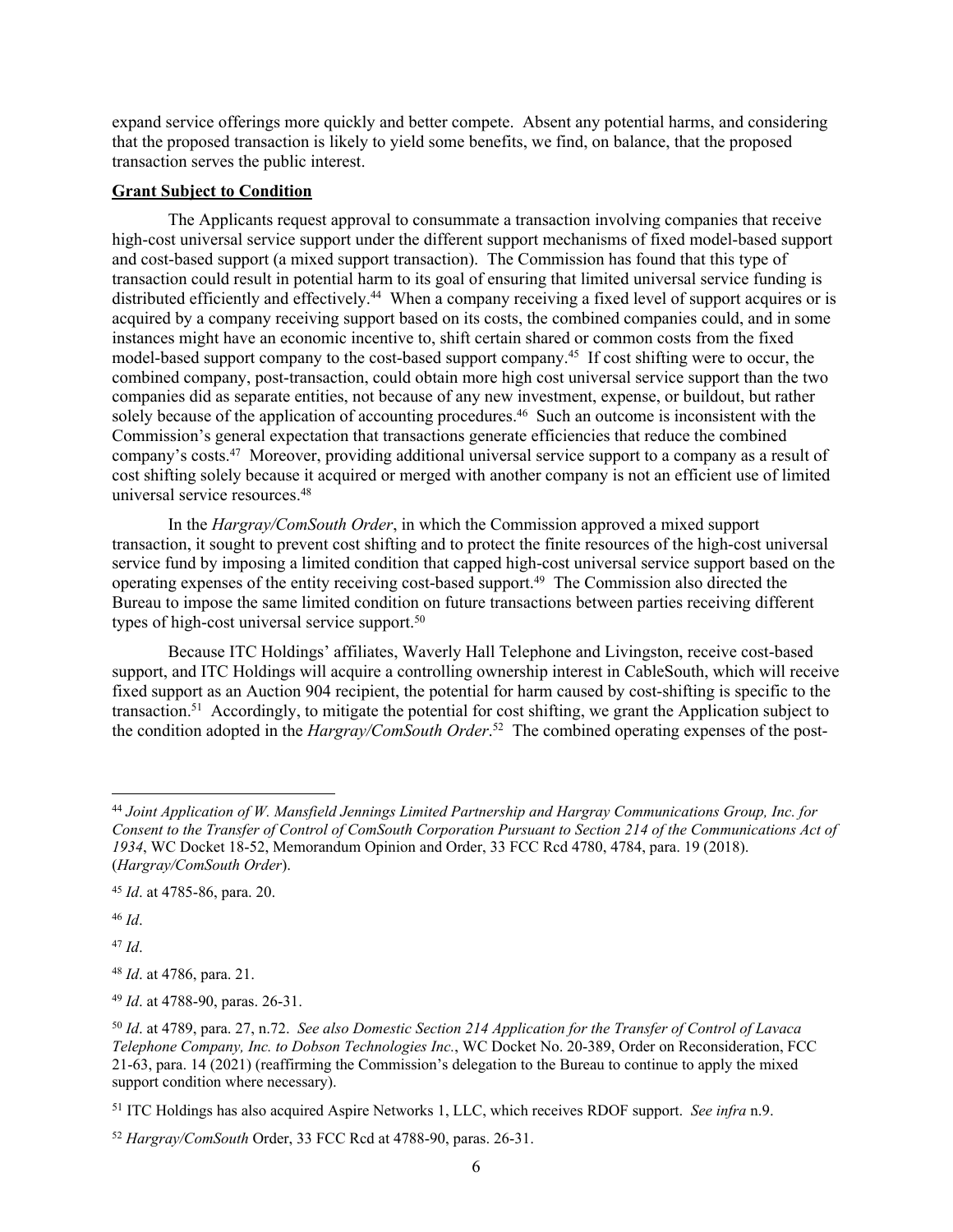consummation company's rate-of-return affiliates<sup>53</sup> shall be capped at the averaged combined operating expenses of the three calendar years preceding the transaction's closing date for which the operating expense data are available.<sup>54</sup>

The cap will apply to cost recovery under both HCLS and CAF-BLS and will be applied proportionately to each affiliate's accounts used to determine the affiliate's eligible operating expense for HCLS and CAF-BLS.<sup>55</sup> For example, if the cap requires that a post-consummation company's eligible operating expense be reduced by 10%, then each account used to determine each rate-of-return affiliate's eligible operating expenses shall be reduced by 10%.<sup>56</sup> For purposes of this cap, operating expenses shall include maintenance, network support/network operations/general, benefits, rent expenses, and corporate operations, while depreciation, return on investment, and taxes shall be excluded.<sup>57</sup>

For all covered entities, the new cap shall also include an annual adjustment for inflation based on the Gross Domestic Product-Channel Price Index (GDP-CPI) for the years in which the new cap remains in effect.<sup>58</sup> This cap shall remain in effect for seven years from the consummation of the transactions.<sup>59</sup> The condition will also sunset if all of a post-consummation company's rate-of-return affiliates become model-based support companies at any point during the seven-year period.<sup>60</sup>

<sup>55</sup> *Id*. at 4789, para. 28. The potential for a transaction-specific harm exists if Livingston converts from an average schedule company to a cost company, thereby triggering an incentive to shift costs from affiliated companies receiving fixed model-based support to Livingston. If Livingston converts to a non-average schedule cost company, that conversion will trigger application of the condition and associated requirements established in the *Hargray/ComSouth Order*, to which ITC Holdings will be subject, and as discussed in the Average Schedule Grant Public Notice. *Domestic Section 214 Applications Granted Subject to Condition*, WC Docket Nos. 17-101, 17-365, 18-68, 18-94, 18-95, 18-177, Public Notice, 33 FCC Rcd 6784 (WCB 2018) (Average Schedule Grant Public Notice) (granting, subject to the Hargray/ComSouth condition, transfers of control involving average schedule companies and fixed model-based support companies).

<sup>56</sup> *Hargray/ComSouth Order*, 33 FCC Rcd at 4789, para. 28.

<sup>57</sup> *Id.*

<sup>58</sup> *Id.* at 4790, para. 30.

<sup>60</sup> *Id*. at 4789-90, para. 29.

<sup>53</sup> *See* 47 U.S.C. § 153(2).

<sup>54</sup> *Hargray/ComSouth Order*, 33 FCC Rcd at 4788-89, para. 27. The cap will apply to the combined operating expenses of the post-consummation companies and any other existing rate-of-return affiliates that they may acquire during the time in which the condition is in effect (together, covered entities). To monitor compliance with the condition adopted herein, to the extent it does not already do so, we direct the covered entities to submit their relevant cost data to the National Exchange Carrier Association (NECA). We direct NECA to provide the dollar amount of the operating expense costs that will be capped pursuant to this Public Notice to the Universal Service Administrative Company (USAC) within 30 days following submission of any covered entity's cost data. We further direct NECA to provide USAC with the reductions in High-Cost Loop Support (HCLS) and Connect America Fund-Broadband Loop Support (CAF-BLS) for any covered entity pursuant to this Public Notice for each year following the effective date of this Public Notice. USAC shall validate all calculations received from NECA before making disbursements subject to any such support reductions. We also direct all covered entities to provide USAC with an annual certification of compliance on or before December 31 of each year for the duration of the condition. With the certification, each covered entity must also submit its latest audited financial statements to USAC, including all notes and consolidating statements, on an annual basis, by December 31 of each year. *Id*. at 4790, para. 31.

<sup>59</sup> The Commission has found seven years to be an appropriate period over which to monitor enforcement of the condition and to ensure that the combined entity, which will continue to receive support, does not shift costs from year-to-year. *Id*. at 4789-90, para. 29, fn.78. The cap will not apply if the parties do not consummate the proposed transaction.